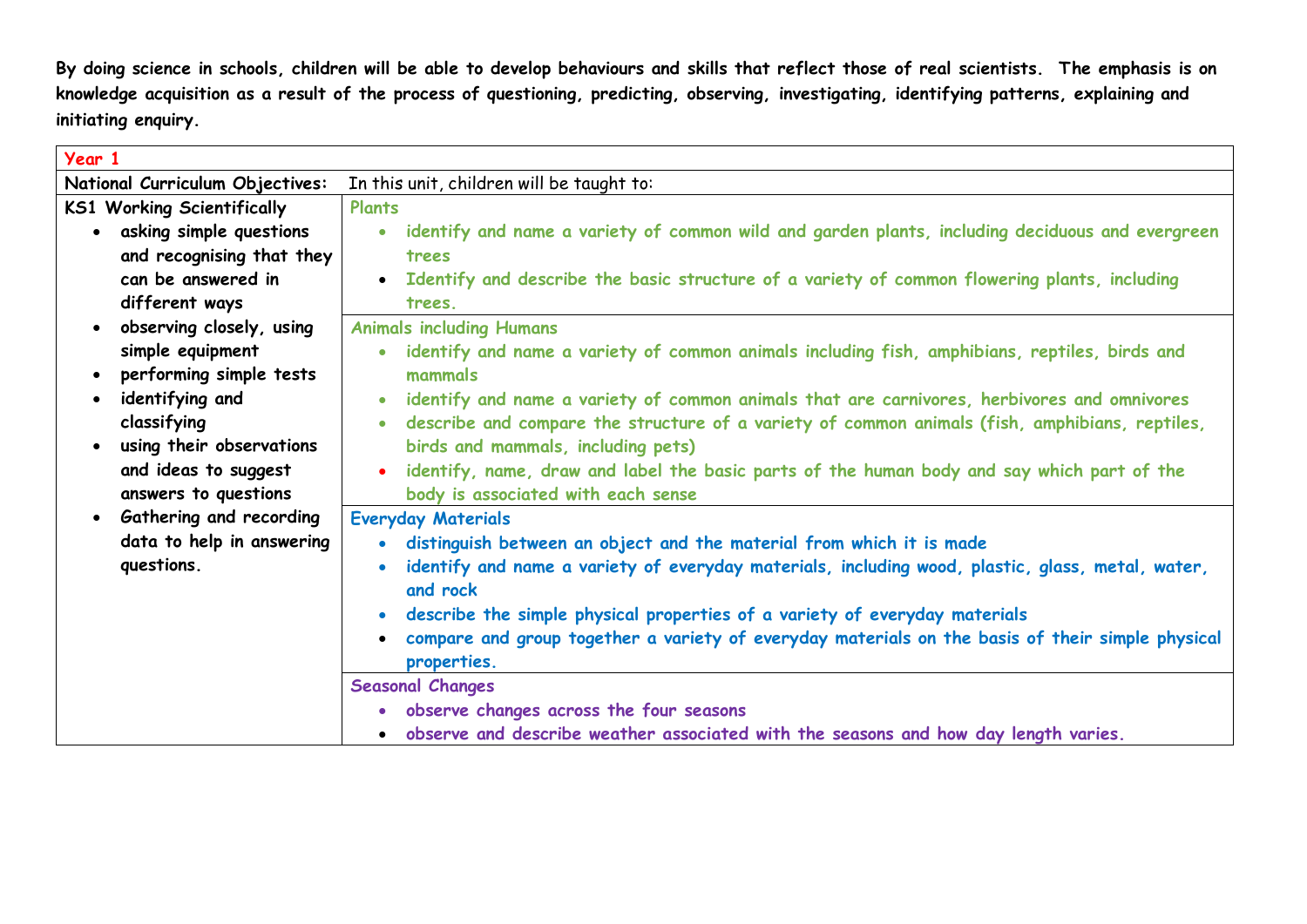| Year 2                          |                                                                                                             |
|---------------------------------|-------------------------------------------------------------------------------------------------------------|
| National Curriculum Objectives: | In this unit, children will be taught to:                                                                   |
| KS1 Working                     | Living things and their habitats                                                                            |
| Scientifically                  | explore and compare the differences between things that are living, dead, and things that have              |
| • asking simple                 | never been alive                                                                                            |
| questions and                   | identify that most living things live in habitats to which they are suited and describe how<br>$\bullet$    |
| recognising that                | different habitats provide for the basic needs of different kinds of animals and plants, and how            |
| they can be                     | they depend on each other                                                                                   |
| answered in                     | identify and name a variety of plants and animals in their habitats, including micro-habitats               |
| different ways                  | Describe how animals obtain their food from plants and other animals, using the idea of a simple            |
| observing closely,<br>$\bullet$ | food chain, and identify and name different sources of food.                                                |
| using simple                    |                                                                                                             |
| equipment                       | Plants                                                                                                      |
| performing simple<br>tests      | • observe and describe how seeds and bulbs grow into mature plants                                          |
| identifying and                 | Find out and describe how plants need water, light and a suitable temperature to grow and stay<br>$\bullet$ |
| classifying                     | healthy.                                                                                                    |
| • using their                   |                                                                                                             |
| observations and                | <b>Animals including Humans</b>                                                                             |
| ideas to suggest                | notice that animals, including humans, have offspring which grow into adults                                |
| answers to                      | find out about and describe the basic needs of animals, including humans, for survival (water,              |
| questions                       | food and air)                                                                                               |
| • Gathering and                 | Describe the importance for humans of exercise, eating the right amounts of different types of              |
| recording data to               | food, and hygiene.                                                                                          |
| help in answering               |                                                                                                             |
| questions.                      | <b>Everyday Materials</b>                                                                                   |
|                                 | identify and compare the suitability of a variety of everyday materials, including wood, metal,             |
|                                 | plastic, glass, brick, rock, paper and cardboard for particular uses                                        |
|                                 | Find out how the shapes of solid objects made from some materials can be changed by squashing,              |
|                                 | bending, twisting and stretching.                                                                           |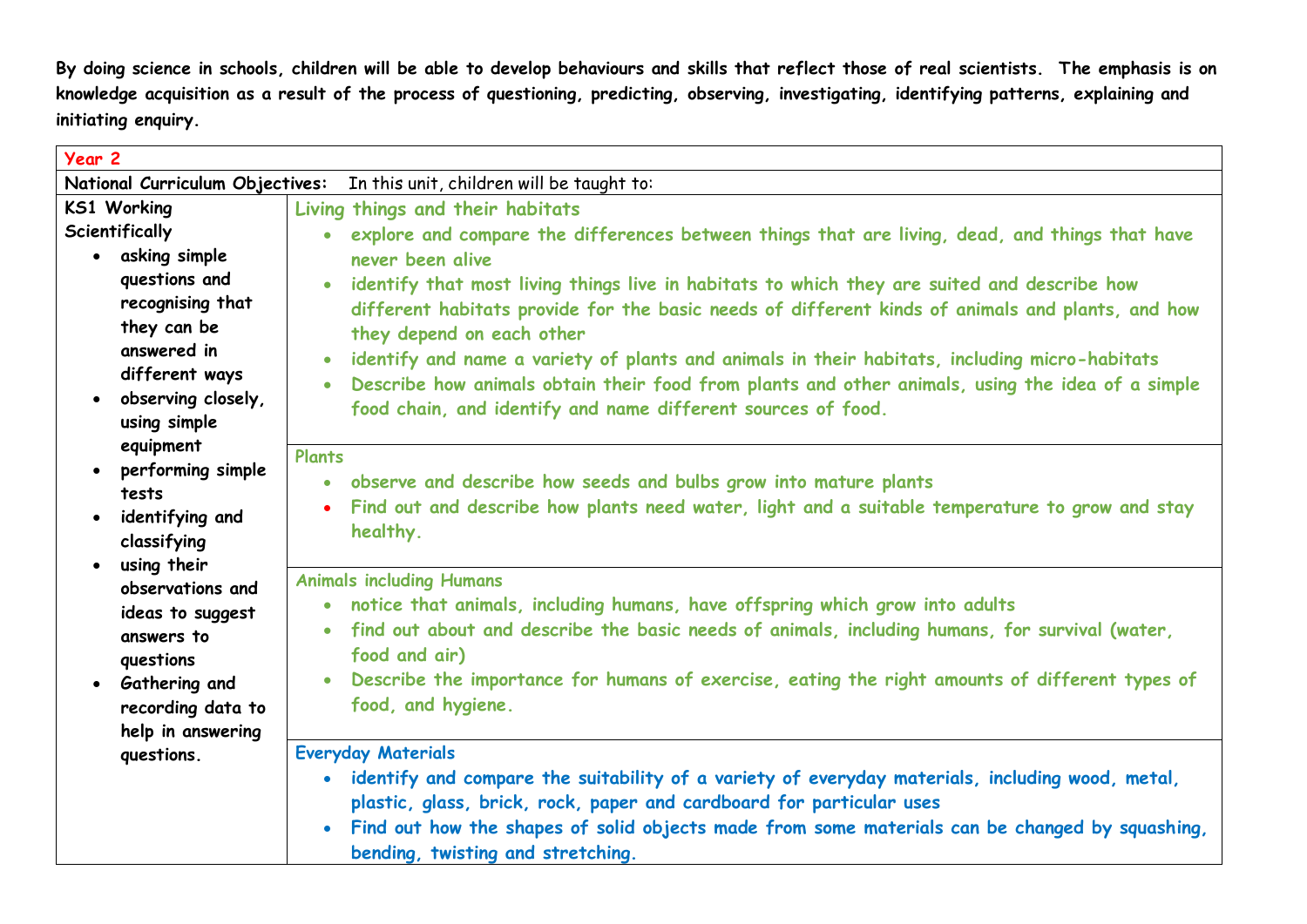| Year 3                                                                                                                                                                                                                   |                                                                                                                                                                                                                                                                                                                                                                                                                                                                                       |  |
|--------------------------------------------------------------------------------------------------------------------------------------------------------------------------------------------------------------------------|---------------------------------------------------------------------------------------------------------------------------------------------------------------------------------------------------------------------------------------------------------------------------------------------------------------------------------------------------------------------------------------------------------------------------------------------------------------------------------------|--|
| In this unit, children will be taught to:<br>National Curriculum Objectives:                                                                                                                                             |                                                                                                                                                                                                                                                                                                                                                                                                                                                                                       |  |
| <b>LKS2 Working Scientifically</b>                                                                                                                                                                                       | Plants                                                                                                                                                                                                                                                                                                                                                                                                                                                                                |  |
| asking relevant questions and<br>using different types of<br>scientific enquiries to answer<br>them<br>• setting up simple practical                                                                                     | • identify and describe the functions of different parts of flowering plants: roots,<br>stem/trunk, leaves and flowers<br>explore the requirements of plants for life and growth (air, light, water, nutrients<br>$\bullet$<br>from soil, and room to grow) and how they vary from plant to plant<br>investigate the way in which water is transported within plants<br>$\bullet$<br>Explore the part that flowers play in the life cycle of flowering plants, including<br>$\bullet$ |  |
| enquiries, comparative and fair<br>tests                                                                                                                                                                                 | pollination, seed formation and seed dispersal.<br><b>Animals including Humans</b>                                                                                                                                                                                                                                                                                                                                                                                                    |  |
| making systematic and careful<br>observations and, where<br>appropriate, taking accurate<br>measurements using standard<br>units, using a range of<br>equipment, including                                               | identify that animals, including humans, need the right types and amount of<br>$\bullet$<br>nutrition, and that they cannot make their own food; they get nutrition from what<br>they eat<br>Identify that humans and some other animals have skeletons and muscles for<br>support, protection and movement.                                                                                                                                                                          |  |
| thermometers and data loggers<br>gathering, recording,<br>classifying and presenting data<br>in a variety of ways to help in<br>answering questions<br>recording findings using simple<br>scientific language, drawings, | <b>Rocks and Soils</b><br>compare and group together different kinds of rocks on the basis of their<br>$\bullet$<br>appearance and simple physical properties<br>describe in simple terms how fossils are formed when things that have lived are<br>$\bullet$<br>trapped within rock<br>Recognise that soils are made from rocks and organic matter.<br>$\bullet$                                                                                                                     |  |
| labelled diagrams, keys, bar<br>charts, and tables<br>reporting on findings from<br>enquiries, including oral and                                                                                                        | Light<br>recognise that they need light in order to see things and that dark is the absence of<br>$\bullet$<br>light<br>notice that light is reflected from surfaces<br>$\bullet$                                                                                                                                                                                                                                                                                                     |  |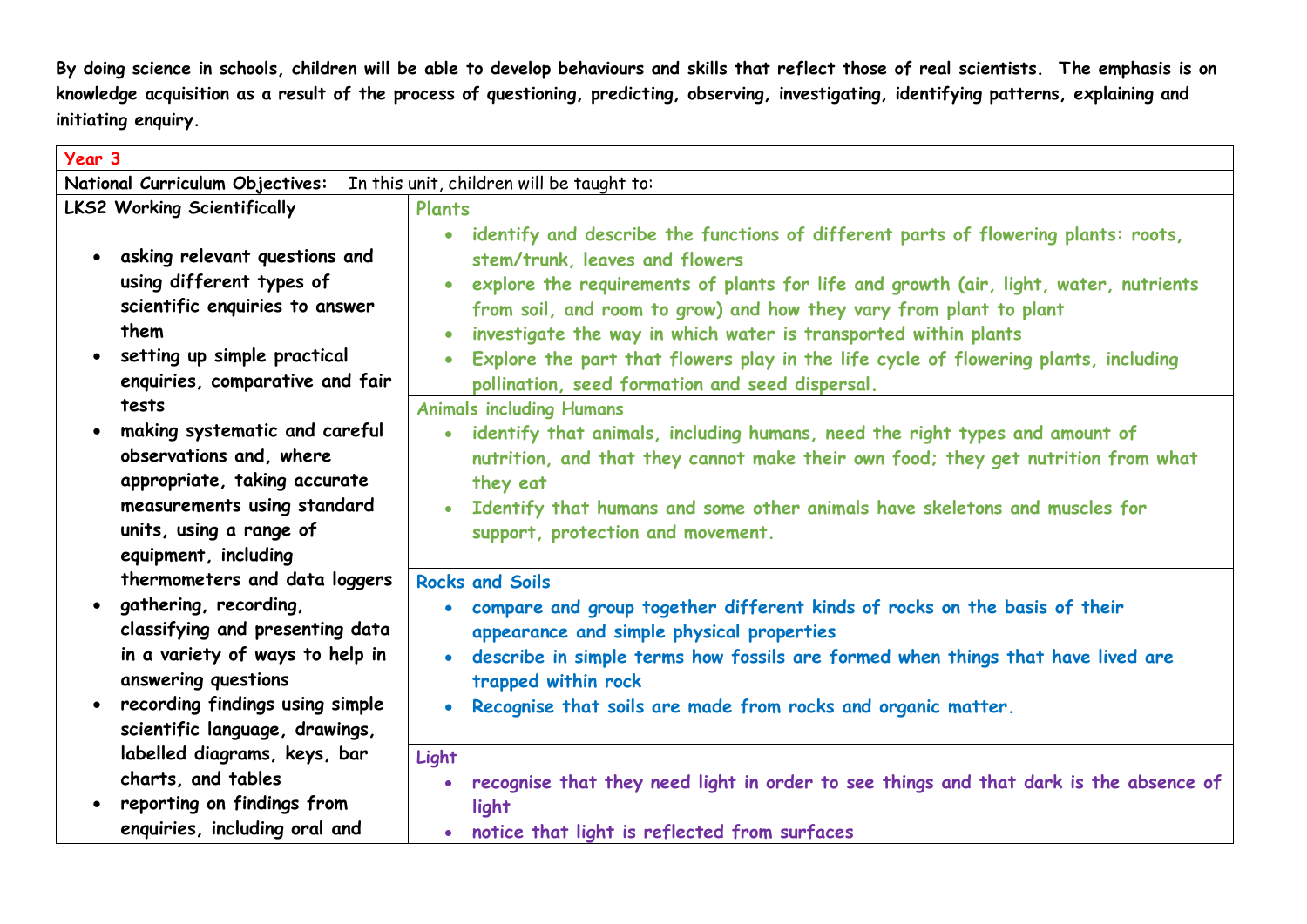**written explanations, displays or presentations of results and conclusions** 

• **using results to draw simple conclusions, make predictions for new values, suggest improvements and raise further questions** 

• **identifying differences, similarities or changes related to simple scientific ideas and processes** 

• **using straightforward scientific evidence to answer questions or to support their findings.** 

• **recognise that light from the sun can be dangerous and that there are ways to protect their eyes** 

• **recognise that shadows are formed when the light from a light source is blocked by an opaque object** 

• **Find patterns in the way that the size of shadows change.**

**Forces and Magnets**

- **compare how things move on different surfaces**
- **notice that some forces need contact between two objects, but magnetic forces can act at a distance**
- **observe how magnets attract or repel each other and attract some materials and not others**
- **compare and group together a variety of everyday materials on the basis of whether they are attracted to a magnet, and identify some magnetic materials**
- **describe magnets as having two poles**
- **Predict whether two magnets will attract or repel each other, depending on which poles are facing.**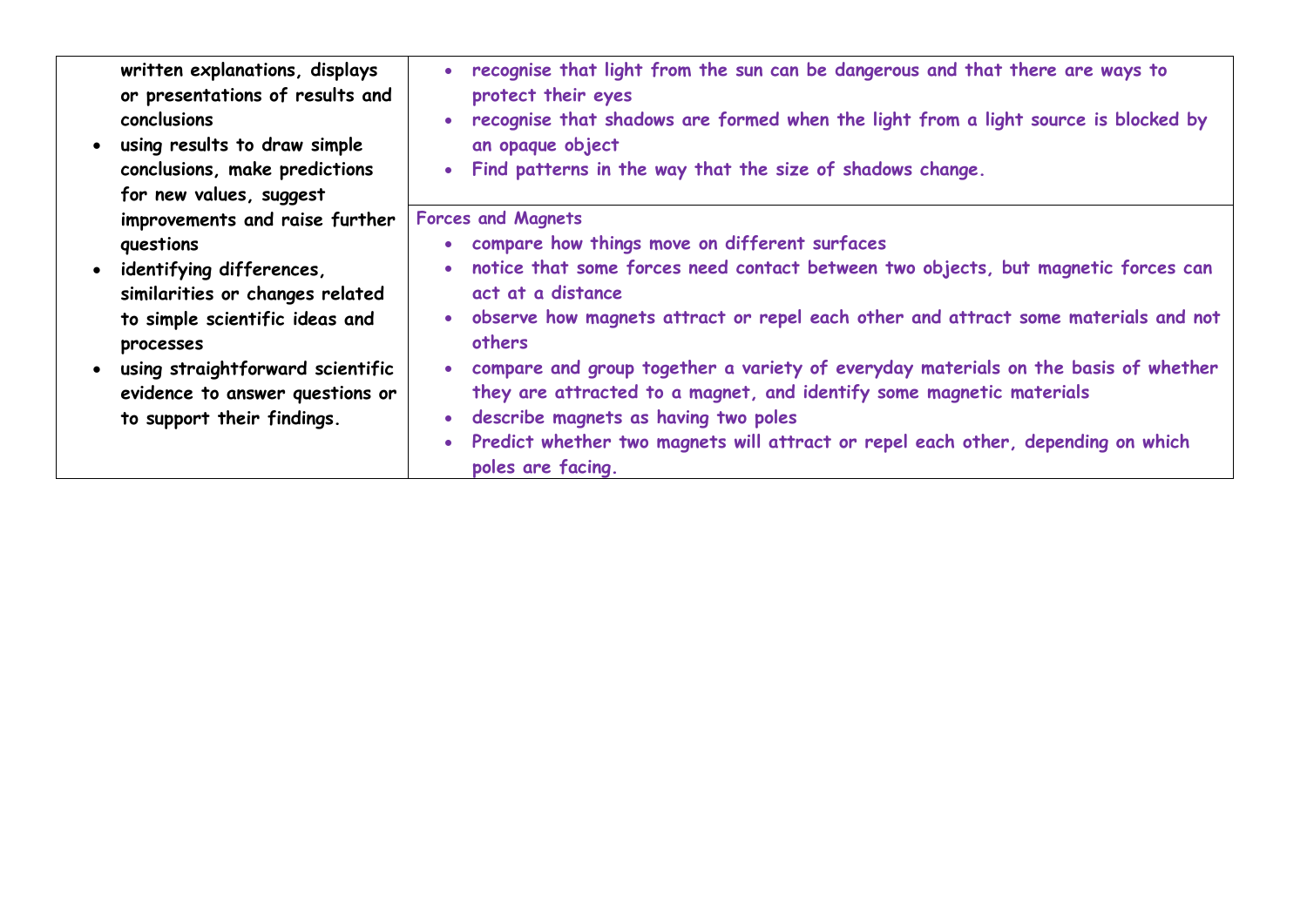| Year 4                                                                                                                                                                                                         |                                                                                                                                                                                                                                                                                                                                                                                                                                                                                  |
|----------------------------------------------------------------------------------------------------------------------------------------------------------------------------------------------------------------|----------------------------------------------------------------------------------------------------------------------------------------------------------------------------------------------------------------------------------------------------------------------------------------------------------------------------------------------------------------------------------------------------------------------------------------------------------------------------------|
| National Curriculum Objectives: In this unit, children will be taught to:                                                                                                                                      |                                                                                                                                                                                                                                                                                                                                                                                                                                                                                  |
| <b>LKS2 Working Scientifically</b>                                                                                                                                                                             | Living Things and their Habitats                                                                                                                                                                                                                                                                                                                                                                                                                                                 |
| asking relevant questions and<br>using different types of<br>scientific enquiries to answer<br>them<br>setting up simple practical                                                                             | recognise that living things can be grouped in a variety of ways<br>. explore and use classification keys to help group, identify and name a variety of<br>living things in their local and wider environment<br>Recognise that environments can change and that this can sometimes pose dangers<br>to living things.                                                                                                                                                            |
| enquiries, comparative and fair<br>tests<br>making systematic and careful<br>observations and, where<br>appropriate, taking accurate                                                                           | <b>Animals including Humans</b><br>describe the simple functions of the basic parts of the digestive system in humans<br>$\bullet$<br>identify the different types of teeth in humans and their simple functions<br>$\bullet$<br>Construct and interpret a variety of food chains, identifying producers, predators and<br>$\bullet$<br>prey.                                                                                                                                    |
| measurements using standard<br>units, using a range of<br>equipment, including<br>thermometers and data loggers<br>gathering, recording,<br>classifying and presenting data<br>in a variety of ways to help in | <b>States of Matter</b><br>compare and group materials together, according to whether they are solids, liquids<br>$\bullet$<br>or gases<br>• observe that some materials change state when they are heated or cooled, and<br>measure or research the temperature at which this happens in degrees Celsius ( $^{\circ}$ C)<br>Identify the part played by evaporation and condensation in the water cycle and<br>$\bullet$<br>associate the rate of evaporation with temperature. |
| answering questions<br>recording findings using simple<br>scientific language, drawings,<br>labelled diagrams, keys, bar<br>charts, and tables                                                                 | Sound<br>identify how sounds are made, associating some of them with something vibrating<br>$\bullet$<br>recognise that vibrations from sounds travel through a medium to the ear<br>$\bullet$<br>find patterns between the pitch of a sound and features of the object that produced<br>$\bullet$<br>it.                                                                                                                                                                        |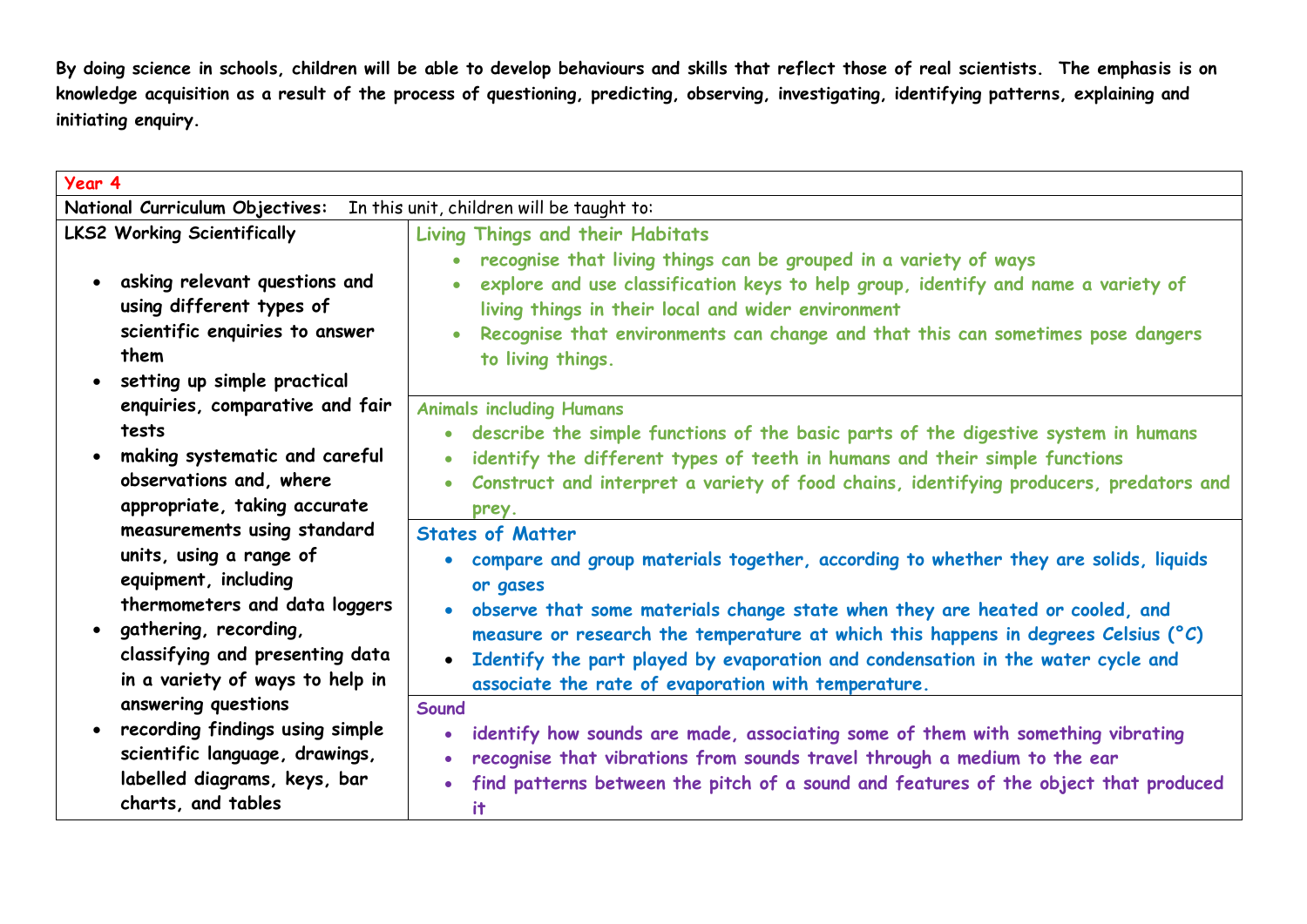- **reporting on findings from enquiries, including oral and written explanations, displays or presentations of results and conclusions**
- **using results to draw simple conclusions, make predictions for new values, suggest improvements and raise further questions**
- **identifying differences, similarities or changes related to simple scientific ideas and processes**
- **using straightforward scientific evidence to answer questions or to support their findings.**
- **find patterns between the volume of a sound and the strength of the vibrations that produced it**
- **Recognise that sounds get fainter as the distance from the sound source increases.**

**Electricity**

- **identify common appliances that run on electricity**
- **construct a simple series electrical circuit, identifying and naming its basic parts, including cells, wires, bulbs, switches and buzzers**
- **identify whether or not a lamp will light in a simple series circuit, based on whether or not the lamp is part of a complete loop with a battery**
- **recognise that a switch opens and closes a circuit and associate this with whether or not a lamp lights in a simple series circuit**
- **Recognise some common conductors and insulators, and associate metals with being good conductors.**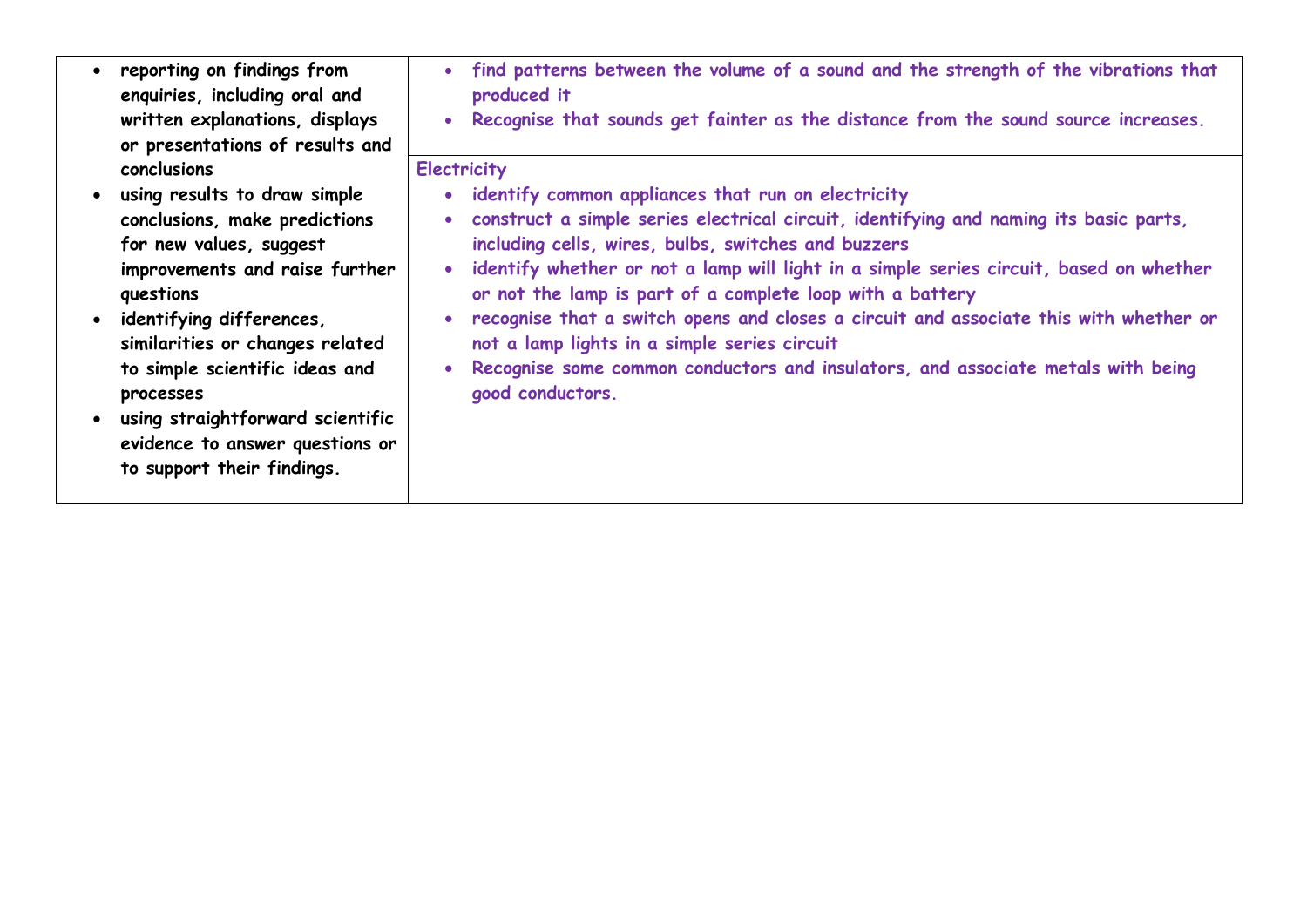| Year 5                                                                                                                                                                                                                                                                                                                                                                                                                                                          |                                                                                                                                                                                                                                                                                                                                                                                                                                                                                                                                                                                                                                                                                                                                                                                                                                                                                                                                                                                                                                                                                |
|-----------------------------------------------------------------------------------------------------------------------------------------------------------------------------------------------------------------------------------------------------------------------------------------------------------------------------------------------------------------------------------------------------------------------------------------------------------------|--------------------------------------------------------------------------------------------------------------------------------------------------------------------------------------------------------------------------------------------------------------------------------------------------------------------------------------------------------------------------------------------------------------------------------------------------------------------------------------------------------------------------------------------------------------------------------------------------------------------------------------------------------------------------------------------------------------------------------------------------------------------------------------------------------------------------------------------------------------------------------------------------------------------------------------------------------------------------------------------------------------------------------------------------------------------------------|
| National Curriculum Objectives:<br>In this unit, children will be taught to:                                                                                                                                                                                                                                                                                                                                                                                    |                                                                                                                                                                                                                                                                                                                                                                                                                                                                                                                                                                                                                                                                                                                                                                                                                                                                                                                                                                                                                                                                                |
| <b>UKS2 Working Scientifically</b>                                                                                                                                                                                                                                                                                                                                                                                                                              | Living things and their habitats                                                                                                                                                                                                                                                                                                                                                                                                                                                                                                                                                                                                                                                                                                                                                                                                                                                                                                                                                                                                                                               |
| planning different types of                                                                                                                                                                                                                                                                                                                                                                                                                                     | • describe the differences in the life cycles of a mammal, an amphibian, an insect and a                                                                                                                                                                                                                                                                                                                                                                                                                                                                                                                                                                                                                                                                                                                                                                                                                                                                                                                                                                                       |
| $\bullet$                                                                                                                                                                                                                                                                                                                                                                                                                                                       | <b>bird</b>                                                                                                                                                                                                                                                                                                                                                                                                                                                                                                                                                                                                                                                                                                                                                                                                                                                                                                                                                                                                                                                                    |
| scientific enquiries to answer                                                                                                                                                                                                                                                                                                                                                                                                                                  | Describe the life process of reproduction in some plants and animals.                                                                                                                                                                                                                                                                                                                                                                                                                                                                                                                                                                                                                                                                                                                                                                                                                                                                                                                                                                                                          |
| questions, including recognising                                                                                                                                                                                                                                                                                                                                                                                                                                | $\bullet$                                                                                                                                                                                                                                                                                                                                                                                                                                                                                                                                                                                                                                                                                                                                                                                                                                                                                                                                                                                                                                                                      |
| and controlling variables where                                                                                                                                                                                                                                                                                                                                                                                                                                 | <b>Animals including Humans</b>                                                                                                                                                                                                                                                                                                                                                                                                                                                                                                                                                                                                                                                                                                                                                                                                                                                                                                                                                                                                                                                |
| necessary                                                                                                                                                                                                                                                                                                                                                                                                                                                       | Describe the changes as humans develop to old age.                                                                                                                                                                                                                                                                                                                                                                                                                                                                                                                                                                                                                                                                                                                                                                                                                                                                                                                                                                                                                             |
| · taking measurements, using a                                                                                                                                                                                                                                                                                                                                                                                                                                  | $\bullet$                                                                                                                                                                                                                                                                                                                                                                                                                                                                                                                                                                                                                                                                                                                                                                                                                                                                                                                                                                                                                                                                      |
| range of scientific equipment,<br>with increasing accuracy and<br>precision, taking repeat<br>readings when appropriate<br>• recording data and results of<br>increasing complexity using<br>scientific diagrams and labels,<br>classification keys, tables,<br>scatter graphs, bar and line<br>graphs<br>. using test results to make<br>predictions to set up further<br>comparative and fair tests<br>• reporting and presenting<br>findings from enquiries, | Properties and changes of materials<br>compare and group together everyday materials on the basis of their properties,<br>$\bullet$<br>including their hardness, solubility, transparency, conductivity (electrical and thermal),<br>and response to magnets<br>know that some materials will dissolve in liquid to form a solution, and describe how to<br>recover a substance from a solution<br>use knowledge of solids, liquids and gases to decide how mixtures might be separated,<br>$\bullet$<br>including through filtering, sieving and evaporating<br>give reasons, based on evidence from comparative and fair tests, for the particular<br>$\bullet$<br>uses of everyday materials, including metals, wood and plastic<br>demonstrate that dissolving, mixing and changes of state are reversible changes<br>$\bullet$<br>Explain that some changes result in the formation of new materials, and that this kind<br>$\bullet$<br>of change is not usually reversible, including changes associated with burning and the<br>action of acid on bicarbonate of soda. |
| including conclusions, causal                                                                                                                                                                                                                                                                                                                                                                                                                                   | <b>Earth and Space</b>                                                                                                                                                                                                                                                                                                                                                                                                                                                                                                                                                                                                                                                                                                                                                                                                                                                                                                                                                                                                                                                         |
| relationships and explanations                                                                                                                                                                                                                                                                                                                                                                                                                                  | describe the movement of the Earth, and other planets, relative to the Sun in the                                                                                                                                                                                                                                                                                                                                                                                                                                                                                                                                                                                                                                                                                                                                                                                                                                                                                                                                                                                              |
| of and degree of trust in                                                                                                                                                                                                                                                                                                                                                                                                                                       | solar system                                                                                                                                                                                                                                                                                                                                                                                                                                                                                                                                                                                                                                                                                                                                                                                                                                                                                                                                                                                                                                                                   |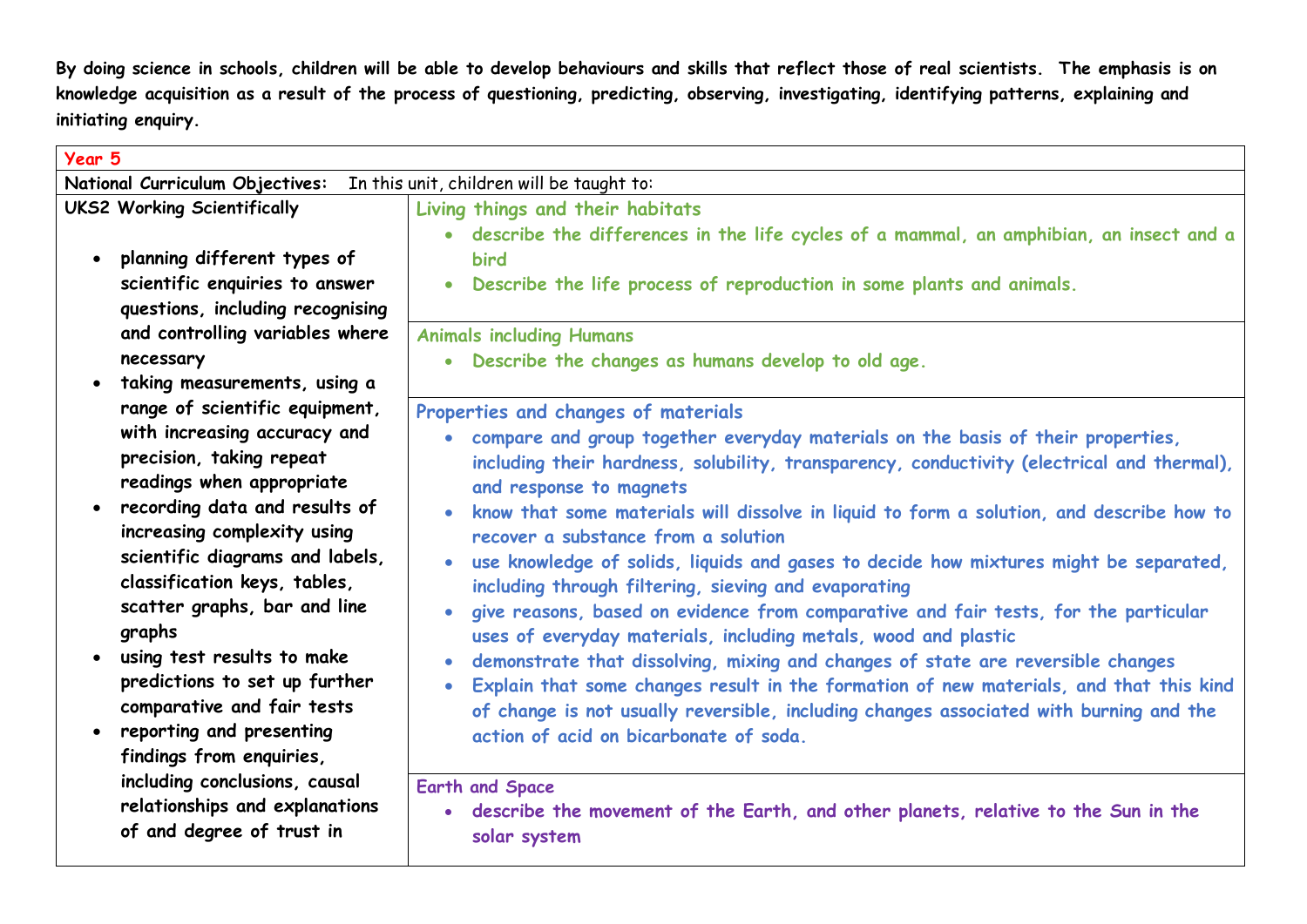**results, in oral and written forms such as displays and other presentations** 

- **Identifying scientific evidence that has been used to support or refute ideas or arguments.**
- **describe the movement of the Moon relative to the Earth**
- **describe the Sun, Earth and Moon as approximately spherical bodies**
- **Use the idea of the Earth's rotation to explain day and night and the apparent movement of the sun across the sky.**

**Forces**

- **explain that unsupported objects fall towards the Earth because of the force of gravity acting between the Earth and the falling object**
- **identify the effects of air resistance, water resistance and friction, that act between moving surfaces**
- **Recognise that some mechanisms, including levers, pulleys and gears, allow a smaller force to have a greater effect.**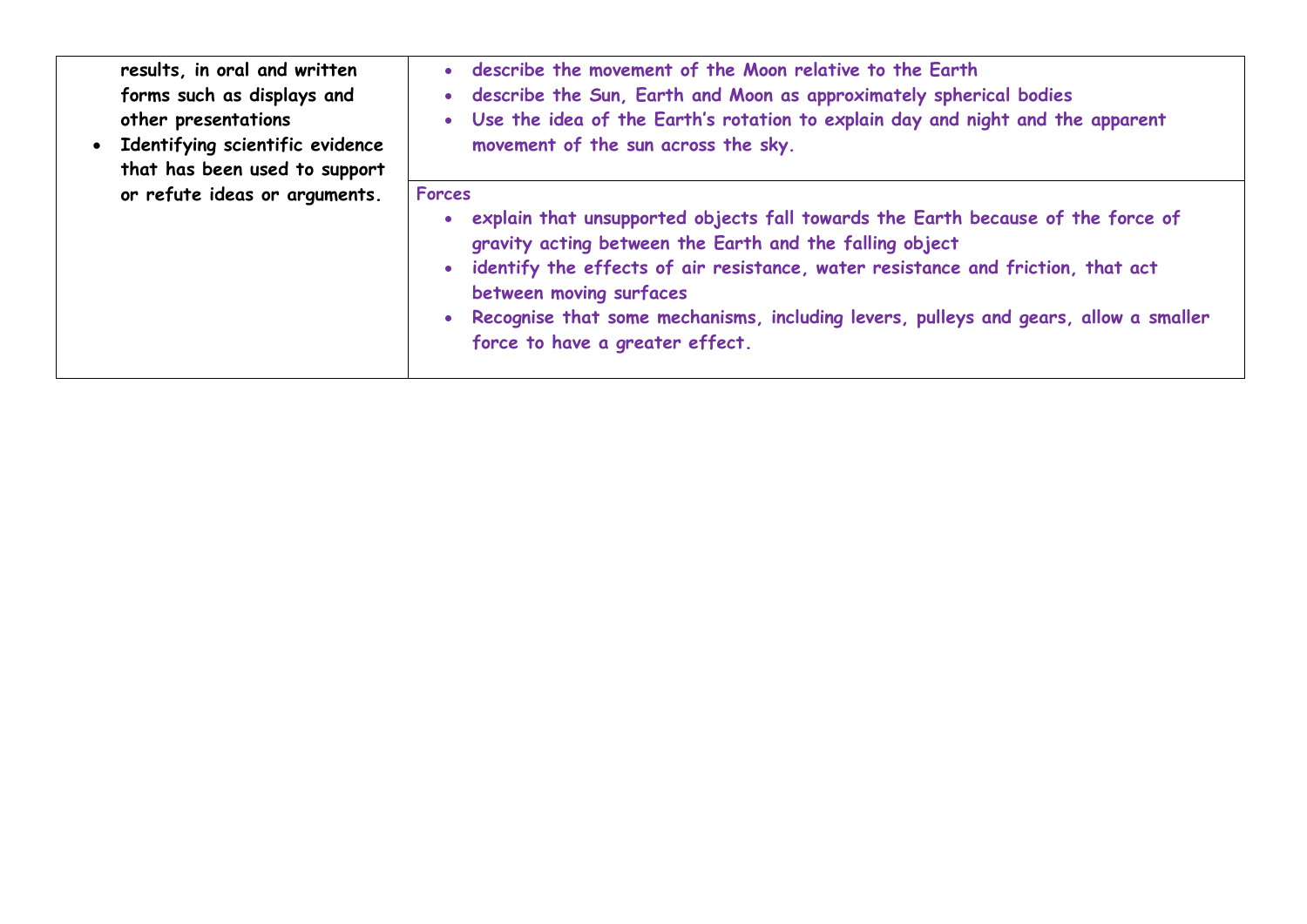| Year 6                                                                                                                                                                                                                    |                                                                                                                                                                                                                                                                                                                                                                                                                                                                                                    |
|---------------------------------------------------------------------------------------------------------------------------------------------------------------------------------------------------------------------------|----------------------------------------------------------------------------------------------------------------------------------------------------------------------------------------------------------------------------------------------------------------------------------------------------------------------------------------------------------------------------------------------------------------------------------------------------------------------------------------------------|
| National Curriculum Objectives: In this unit, children will be taught to:                                                                                                                                                 |                                                                                                                                                                                                                                                                                                                                                                                                                                                                                                    |
| <b>UKS2 Working Scientifically</b>                                                                                                                                                                                        | Living things and their habitats                                                                                                                                                                                                                                                                                                                                                                                                                                                                   |
| planning different types of<br>$\bullet$<br>scientific enquiries to answer<br>questions, including recognising<br>and controlling variables where<br>necessary                                                            | • describe how living things are classified into broad groups according to common<br>observable characteristics and based on similarities and differences, including micro-<br>organisms, plants and animals<br>Give reasons for classifying plants and animals based on specific characteristics.                                                                                                                                                                                                 |
| taking measurements, using a<br>range of scientific equipment,<br>with increasing accuracy and<br>precision, taking repeat<br>readings when appropriate<br>• recording data and results of<br>increasing complexity using | <b>Animals including Humans</b><br>• identify and name the main parts of the human circulatory system, and describe the<br>functions of the heart, blood vessels and blood<br>recognise the impact of diet, exercise, drugs and lifestyle on the way their bodies<br>function<br>Describe the ways in which nutrients and water are transported within animals,<br>$\bullet$<br>including humans.                                                                                                  |
| scientific diagrams and labels,<br>classification keys, tables,<br>scatter graphs, bar and line<br>graphs<br>· using test results to make<br>predictions to set up further<br>comparative and fair tests                  | <b>Evolution and Inheritance</b><br>recognise that living things have changed over time and that fossils provide<br>$\bullet$<br>information about living things that inhabited the Earth millions of years ago<br>recognise that living things produce offspring of the same kind, but normally offspring<br>vary and are not identical to their parents<br>identify how animals and plants are adapted to suit their environment in different<br>ways and that adaptation may lead to evolution. |
| • reporting and presenting<br>findings from enquiries,<br>including conclusions, causal<br>relationships and explanations                                                                                                 | Light<br>recognise that light appears to travel in straight lines<br>$\bullet$<br>use the idea that light travels in straight lines to explain that objects are seen<br>$\bullet$<br>because they give out or reflect light into the eye                                                                                                                                                                                                                                                           |